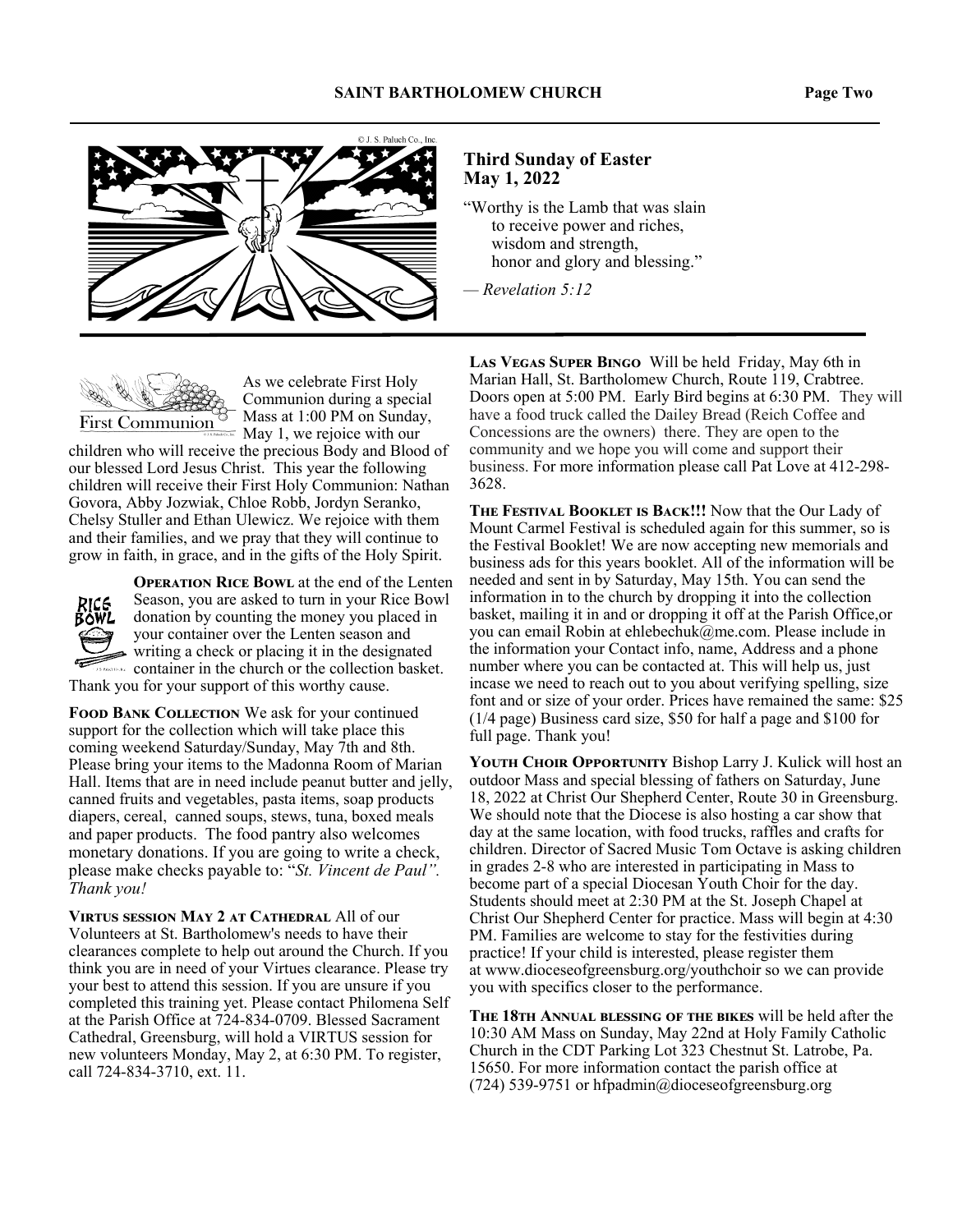# \$6,500 CASH GIVE-A-WAY

**Benefits The Crabtree Fireworks** 

WINNING NUMBERS TAKEN FROM THE 7:00 P.M. PICK-3 PA DAILY EVENING LOTTERY ON:

## **SATURDAY JULY 30, 2022**

Not responsible for typographical errors. Bonus number does not qualify. Void after 30 days Not responsible for typographical errors. Bonus number does not duality, void after 50 days.<br>All unsold tickets become property of Mt. Carmel Festival, Crabtree, PA, \$100.00 to seller of the winning ticket. Must sell minimum of 25 tickets to qualify - Stubs must be returned by 07/24/22. Winnings awarded in compliance with IRS Notice 1340.

Tickets compliments of: Clement L. Pantalone Funeral Home

**DONATION: \$10.00 THANK YOU!** 

**TOP STUDENT PROGRAM EXTENDED TO HIGHER EDUCATION** AT FRANCISCAN UNIVERSITY Because of the continued generosity of an anonymous donor, Catholic high school students in the Diocese of Greensburg, or those attending Catholic high schools in Western Pennsylvania, could receive priority for tuition assistance, regardless of income, if they choose to attend Franciscan University of Steubenville. This new initiative is funded by the same anonymous donor who funded the TOP Student program in the Diocese of Greensburg. To date, the TOP Student program has provided tuition assistance to 800 families in Catholic schools across the four counties of the Diocese and has helped to increase enrollment in Diocesan Catholic schools by 20% in just two years; that is one of the largest Catholic school enrollment increases in North America. For information, visit franciscan.edu/JPII-scholarship, call 800- 783-6220 or email admissions@franciscan.edu.

#### *Fiscal Year July 1, 2021 to June 30, 2022 April 24, 2022*

|                                                                                                                            | 4397.75 |
|----------------------------------------------------------------------------------------------------------------------------|---------|
| Loose $\ldots$ $\ldots$ $\ldots$ $\ldots$ $\ldots$ $\ldots$ $\ldots$ $\ldots$ $\ldots$ $\ldots$ $\ldots$ $\ldots$ $\ldots$ | 234.00  |
|                                                                                                                            | 3.50    |
|                                                                                                                            | 1130.83 |
| Total Offertory Collection Amount \$                                                                                       | 5766.08 |
|                                                                                                                            | 5.00    |
|                                                                                                                            | 5.00    |
|                                                                                                                            | 10.00   |
|                                                                                                                            | 406.00  |
|                                                                                                                            | 20.00   |
|                                                                                                                            | 15.00   |

Envelopes Mailed 392 ● Envelopes Returned 120 *Thank you for your generous financial support* 

| DLA Goal:               | \$30,760 |
|-------------------------|----------|
| DLA Amount as of 4/2/22 | \$28,275 |

#### **Festival Ticket**

St. Bartholomew Festival ticket is now available for purchase or if you would like to sell some. Each ticket is \$10 a piece. You can call the Parish Office at 724-834-0709 if you are interested. We will have ticket sellers at the end of each weekend Mass!

**PLEASE KEEP IN YOUR PRAYERS THOSE ON SAINT BART'S SICK** LIST: Mary Aleandri, Joanne Adams, Linda Blum, Vickie Butchko, Mary Butina, James Bushey, Mary Beth Cox, David DeMatto, Alanno Derito, Carolyn Falo, Anna Marie Lomack, Vera Miller, Chuck and Linda Pinazza, Garry Allen Pitchetti, Andy Philips, Mike Philips, Debbie Roskovensky, Don and Pat Tasser, Judy Weissbock,

CRAFT AND VENDOR SHOW MAY 7 AT ST. JOHN THE EVANGELIST PARISH, LATROBE A spring craft/vendor show will be held Saturday, May 7, from 9:00 AM - 3:00 PM at St. John the Evangelist Parish, Latrobe. Food will be available, and 50/50 and basket raffles and a Chinese auction are planned.

FUNDRAISING DINNER MAY 14 AT ST. EMMA MONASTERY, **GREENSBURG** The Benedictine Sisters of St. Emma Monastery, Greensburg, will hold their fundraising dinner Saturday, May 14, at St. Emma Retreat House, with Mass beforehand at 4:00 PM. Donation for dinner is \$100. The menu will include steak or eggplant parmesan. Attendees can bid on various items, and a basket raffle and bake sale are also planned. For tickets, call 724-834-3060. Deadline for reservations is Wednesday, May 4.

SANCTUARY CANDLE...burning in memory of The Living and Deceased of Our Parish.

**OUR LADY OF MOUNT CARMEL CANDLE ....burning in** the memory of the deceased members of the Luigi, Michelina and DeLuca Families by Mary Ann Tompkins.

**SACRED HEART CANDLE....**burning in memory of Thomas Trumbetta Jr. by Jim and Patty Pastor.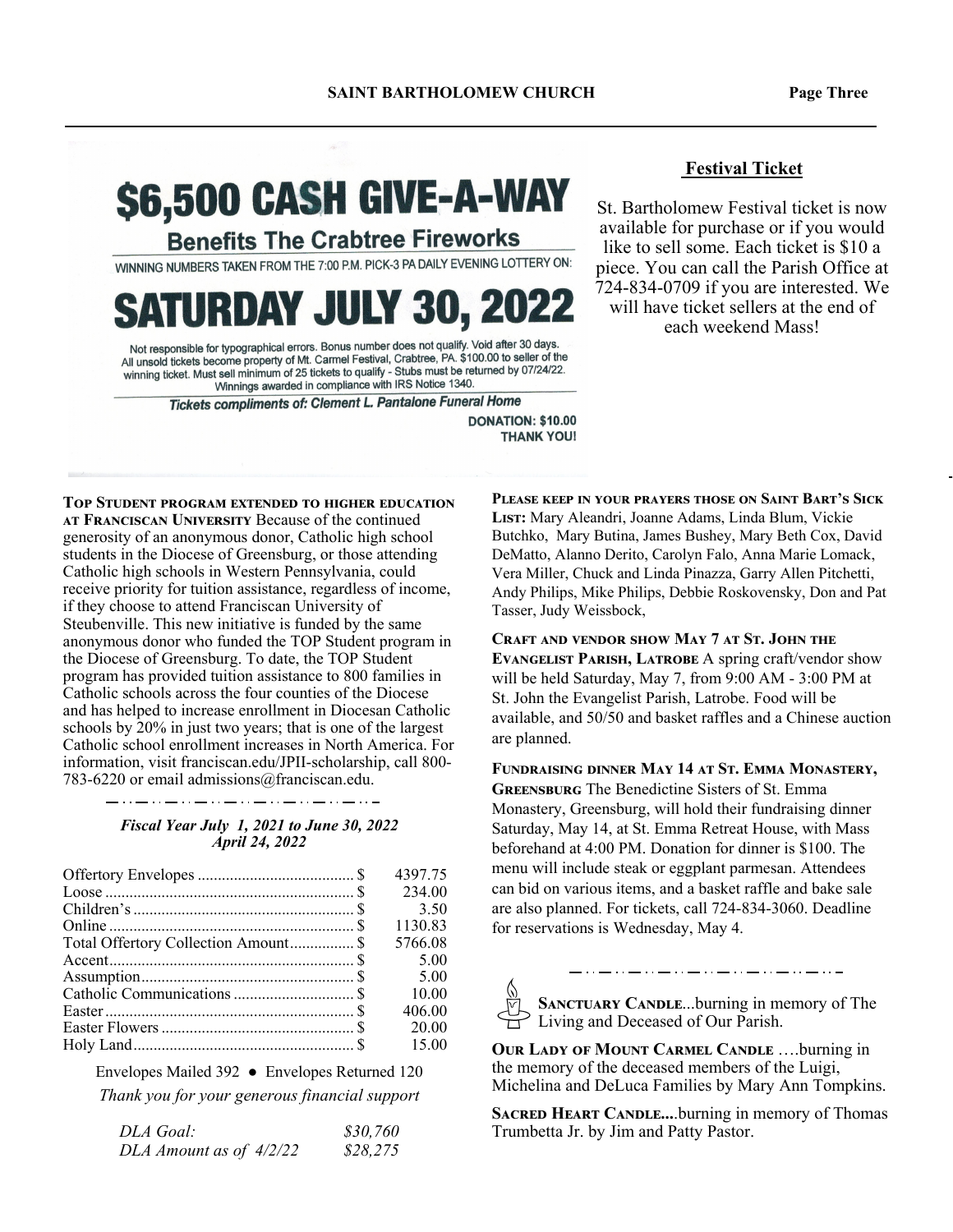#### Sunday, May 1 – May 7 , 2022

| SunMass, 8:00 AM & 10:30 AM, Church               |
|---------------------------------------------------|
| First Communion, 1:00 PM, Church                  |
| Mon Support Group, 6:30 PM, Madonna Room          |
| Tues Choir Rehearsal 6:30 PM -7:30 PM, Choir Loft |
| Fri LV Bingo, 6:30 PM, Marian Hall                |
| Sat Mass, 5:00 PM, Church                         |

**Food Pantry Collection** We ask for your continued support for the upcoming collection which will take place on Saturday/Sunday May 7th and 8th. Please, bring your items to the Madonna Room in Marian Hall. Items that are in need include peanut butter and jelly, canned fruits and vegetables, pasta items, soap products, diapers. cereal, canned soups, stews, tuna, boxed meals and paper products. The food pantry also welcomes monetary donations. If you are going to write a check, please make payable to: "*St. Vincent de Paul".* 

### Liturgical Roles

Mass Date Altar Ministers of & Time Servers Holy Communion Lector **CHECK YOUR SCHEDULES ON ST. BART'S WEBSITE www.stbartholomewcrabtree.org** 

| 5/7/22<br>5:00 PM  | S. Blose<br>L. Gallagher      | J. Gergely    | N. Altieri       |
|--------------------|-------------------------------|---------------|------------------|
| 5/8/22<br>8:00 AM  | N. Hardaway<br>N. Hardaway    | D. Deaunovich | <b>S. Damico</b> |
| 5/8/22<br>10:30 AM | <b>B.</b> Naeger<br>L. Naeger | S. Naeger     | K. Govora        |

#### **GOD'S OVERFLOWING KINDNESS**

 The superabundance of God's kindness ties all of today's readings together. Especially when life overwhelms us, the Lord provides all we need, and then some. In the Acts of the Apostles, Peter takes the lead when facing the Sanhedrin. We might expect the man who denied Jesus to crumble under the imposing glare of the high priest. Instead, the Holy Spirit helps him testify to his faith in Jesus Christ. What Peter had lacked before, courage and conviction, God provides in abundance. Similarly, today's Gospel shows Jesus providing a surplus of fish for the disciples. They have no luck fishing until the Lord intercedes. Jesus supplies an almost ridiculous number of fish, and he cooks it for them, too. As our reading from Revelation affirms, the overflowing riches of God require constant praise. Countless creatures— "everything in the universe"—cry out to honor the Lord, forever and ever.